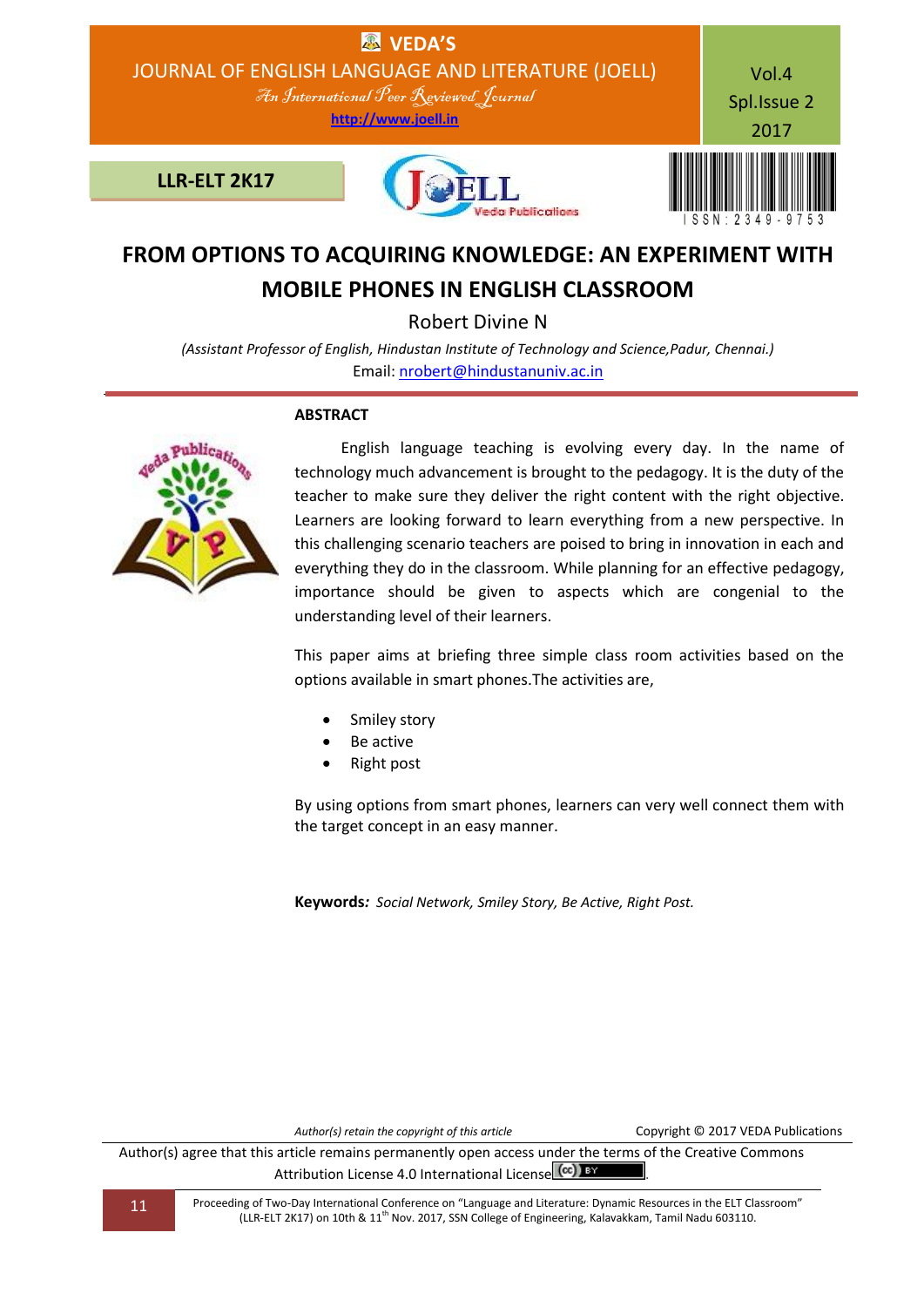## Vol.4 Spl.Issue 2 2017

#### **INTRODUCTION**

Dad: Did you pay Cable TV bill? Son: (with smart phone in hand) Yes Dad Dad: Where is the EB card? Son: I just paid the bill Dad, nothing to worry Dad: Have you applied for your higher education?

Son: Yes Dad, received acknowledgement today

Dad: (smiles) Good job

Son: Thanks Dad, have a nice day

This Airtel network advertisement aired before few years reflects current situation of how important mobile phones are in every one's lives.Mobile phones have become inseparable from our lives nowadays. Many education researches are done every day to make mobile phone as the learning tool in classroom. Mobile Assisted Language Learning (MALL) is the term given to language learning taught with the help of mobile phone. 'Smart' is the often used adjective in many education institutions today; smart board, smart pen, smart card, smart classroom etc are the terms one can see often. This is a complex situation for English teachers. English language, along with many technological advancements happening daily, is changing every day. For English language teachers, at the tertiary level, designing their lesson plans with interesting aspects has become mandatory. Teachers are strongly motivated to blend technology and pedagogy to produce desirable results. Teachers are, therefore, left with the option of creating their own pedagogy to make it 'smart'. For this change to happen teachers must be given enough appreciation and recognition to come out with their creative best. Dr Albert P Rayan, a renowned professor of English language suggests on teacher autonomy, "…autonomy always goes with accountability and responsibilities. Autonomous teachers are proactive, reflective, creative, effective and productive." It's time for teachers who could think out of the box; the ones who can bring in lot of interesting connections to the topic of the day. They should think about the common aspect which is familiar, understandable and congenial to everyone in class.

#### **RIGHT TOOL, RIGHT RESULT**

Teaching with technology has become mandatory nowadays. Many feel that learners are well updated and teachers are not so. Teachers often feel this gap between them and learners in classroom. To bridge these lacuna teachers need to step up and learn how a technical assisted tool can work in classroom for effective teaching. Mr .Shaheen Mistri, CEO – Teach for India opines, "A visual platform of disseminating knowledge has always been effective in better assimilation of the subject on hand, by students, as opposed to the conventional chalk and blackboard methods." With this mind a teacher has to look for an apt tool to teach. Smart phones are the ones which suits the category mentioned above. An effective teacher will understand the role mobile phones play in every learner's life nowadays. With mobile phone as learning tool a teacher can effectively teach desired concepts with more interest and more innovative perspectives.

#### **LEARNING LEAVES THE PAGE**

To make any activity a successful one it has to leave its theoretical setup and be done practically. After understanding learner needs and common aspect of interest it is time for them to sit and prepare a method to reach students. Positive peer group activity and Colloborative learning are the two successful methods followed by teachers' nowadays. Professor Susikaran comments, "In collaborative learning, the students are enabled to explain, clarify and help others in understanding the concept, which in turn makes them thorough with the subject." The activities must be simple and easy to do inside classroom. Teacher, as a facilitator, should provide the learner with an objective and assessment procedure of each activity before they start doing any activity.

Three simple activities are explained in this paper. They are simple and effective activities which can make the learning fun and useful. The activities are as follows,

- 1. Smiley story
- 2. Be active
- 3. Right post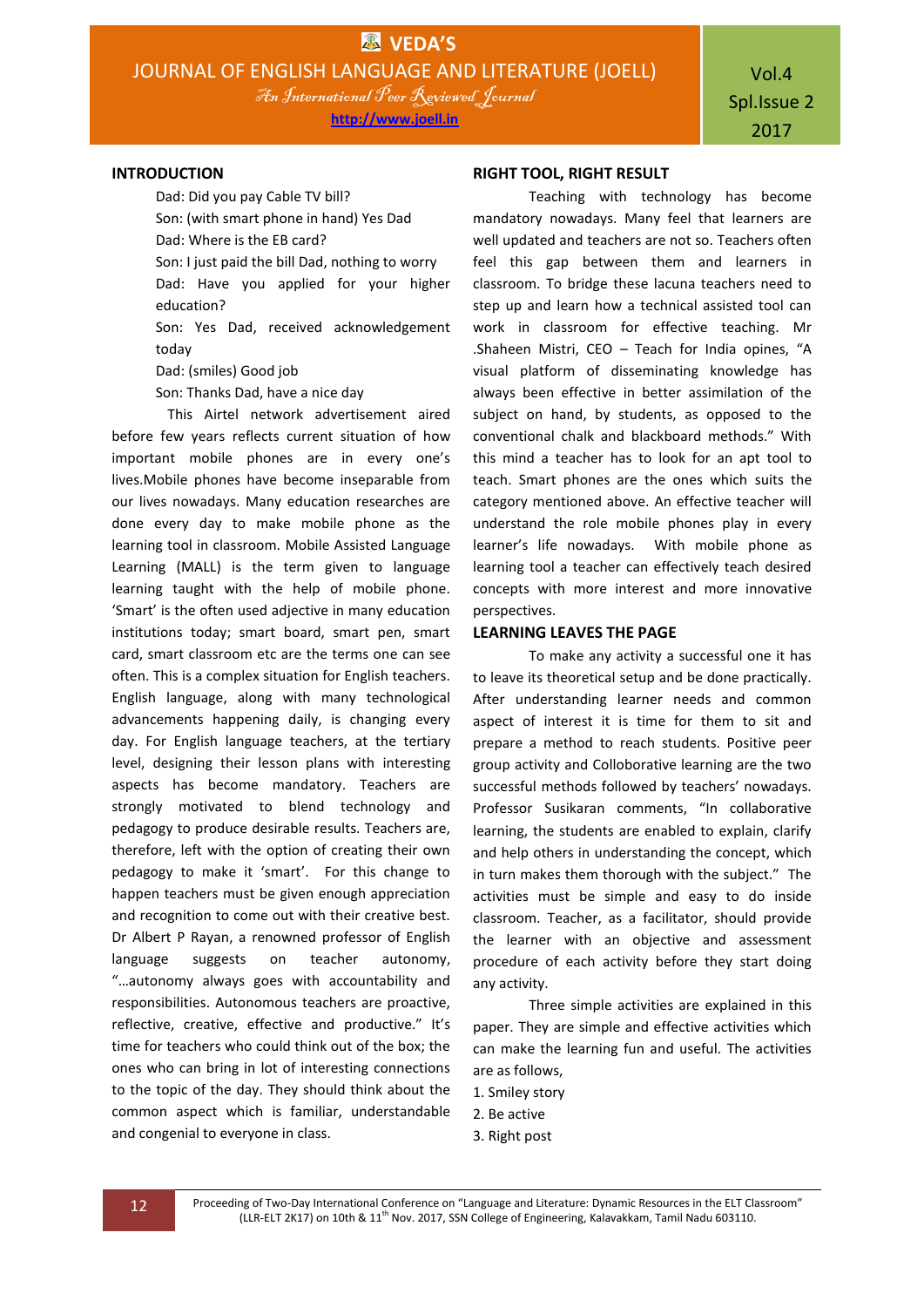**http://www.joell.in**

### **SMILEY STORY:**

- Pair work
- Select fifteen emojis from smart phone
- Create a story with all fifteen smileys
- Logical connection should be justified

## **BE ACTIVE:**

- Pair work
- Select one activity from learner's facebook page
- Write conversation sets for the activity
- Use appropriate language function to frame each conversation set
- Finally the pair should enact the activity

#### **RIGHT POST**:

- Individual work
- Select five best photos posted in social network
- Give a one word explanation of those pictures

## **It should answer the following,**

- 1. Why is posted?
- 2. What is the occasion?
- 3. What is so important or special about the post?
- 4. Response/comments received for the post

## **ACTIVITY IN PICTURES**





Vol.4 Spl.Issue 2 2017



| ← What are you doing?                                            |                 |                                                                                      |
|------------------------------------------------------------------|-----------------|--------------------------------------------------------------------------------------|
| <b>FEELINGS</b>                                                  | <b>STICKERS</b> | <b>ACTIVITIES</b>                                                                    |
| Q Search                                                         |                 |                                                                                      |
| watching                                                         |                 | Reading                                                                              |
| Listening to                                                     |                 | Drinking                                                                             |
| Eating                                                           |                 | Playing                                                                              |
| Travelling to                                                    |                 | Looking for                                                                          |
| Attending                                                        |                 | Supporting                                                                           |
| Celebrating                                                      |                 | Meeting                                                                              |
| Getting                                                          |                 | Making                                                                               |
| Thinking about                                                   |                 | Remembering                                                                          |
| $\begin{array}{ccc} \hline \hline \end{array}$ A compact subtlet |                 | $\begin{array}{ccc} \begin{array}{ccc} \begin{array}{ccc} \end{array} & \end{array}$ |

 $\%$  and IND airtel 3G 41 and Jio 4G 4G VoLTE  $\Box$  61%

13 Proceeding of Two-Day International Conference on "Language and Literature: Dynamic Resources in the ELT Classroom" (LLR-ELT 2K17) on 10th & 11th Nov. 2017, SSN College of Engineering, Kalavakkam, Tamil Nadu 603110.

11:59 AM